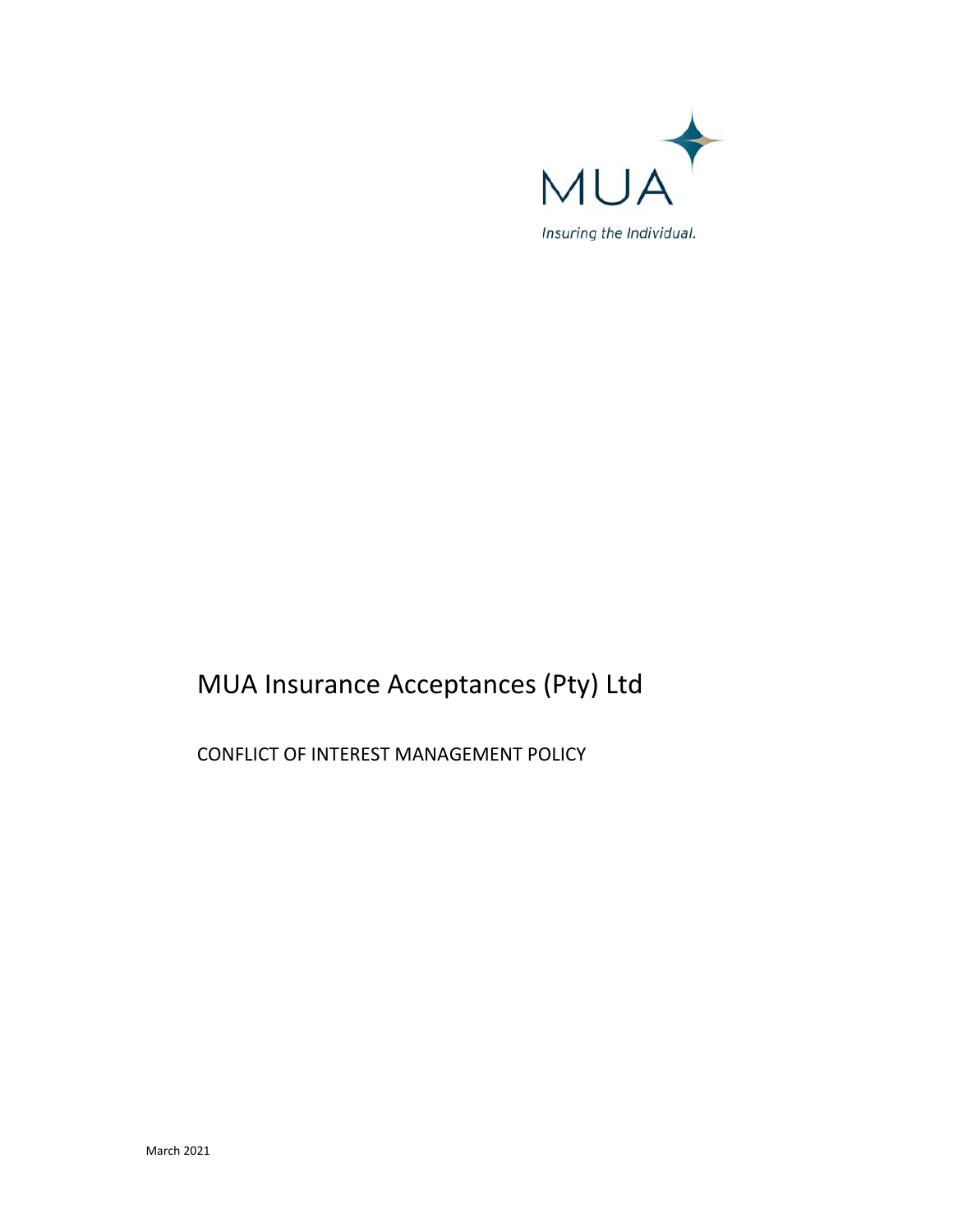# **Table of Contents**

| 1.  |                                                                                    |  |
|-----|------------------------------------------------------------------------------------|--|
| 2.  |                                                                                    |  |
| 3.  |                                                                                    |  |
| 4.  |                                                                                    |  |
| 5.  |                                                                                    |  |
| 6.  |                                                                                    |  |
| 7.  |                                                                                    |  |
| 8.  |                                                                                    |  |
| 9.  |                                                                                    |  |
|     |                                                                                    |  |
|     |                                                                                    |  |
|     |                                                                                    |  |
|     | 13. Process, procedures and internal controls aimed at facilitating compliance: 15 |  |
| 14. |                                                                                    |  |
|     |                                                                                    |  |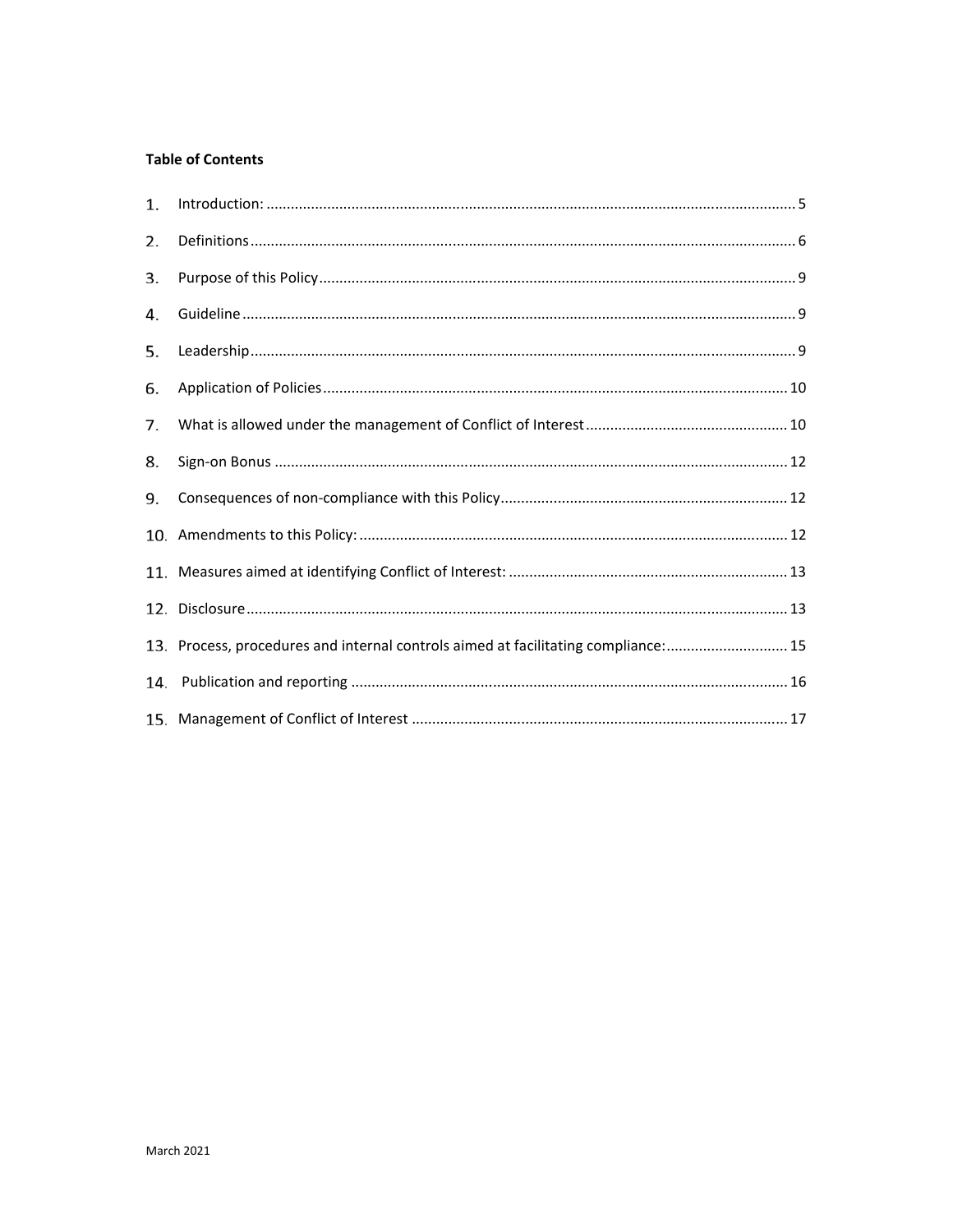#### **Introduction:**

This Conflict of Interest Management Policy ("Policy") is drafted in terms of section 3A (2) (a) of the General Code of Conduct for Authorised Financial Services Providers and Representatives, 2003 ("General Code of Conduct") promulgated under the Financial Advisory and Intermediary Services Act 37 of 2002 ("FAIS Act") which requires every Financial Services Provider ("FSP") to adopt, implement and maintain a Conflict of Interest Management Policy.

MUA Insurance Acceptances (Pty) Ltd ("the Company") is licensed with the Financial Sector Conduct Authority as a Financial Services Provider ("FSP") with licence number 37947. The Company is owned by K2019050877 (South Africa) (Pty) Ltd with 15% shareholding and Lireas Holdings (Pty) Ltd with 85% shareholding. Lireas Holdings (Pty) Ltd is a subsidiary of Hannover Reinsurance Group Africa (Pty) Ltd, with 70% shareholding, and Mahogany Capital SPC 3 (Pty) Ltd, with 30% shareholding.

As an underwriting manager, the Company has entered into a Binder Agreement with Auto & General Insurance Company Limited. It has also entered into various intermediaries and outsourcing agreements with various brokerages. The list of intermediaries is continuously updated and is therefore available on request.

As an authorised FSP, the Company is obliged to comply with the prescribed Conflict of Interest provisions of the FAIS Act. This Policy gives effect to section 3A (2) (a) of the General Code of Conduct.

The Company is obliged to render unbiased and fair financial services to clients. Accordingly, all employees of the Company who are involved in the business of the Company are obliged to conduct themselves in a professional manner and in line with this Policy and take all reasonable steps to avoid any business activities and/or practices that may create conflicts of interest between the Company and employee interests, and the interests of clients. In the event that it is not possible to avoid a conflict of interest, the Company will take all reasonable steps to mitigate the impact as well as appropriately disclosing any such conflict of interest to clients.

In considering potential conflicts of interest, the Company considers: the structure and business activities of the Company; and/or any proposed new business activities of the Company.

The Company has introduced reasonable mechanisms to identify conflicts of interest between:

itself, employees, and clients; and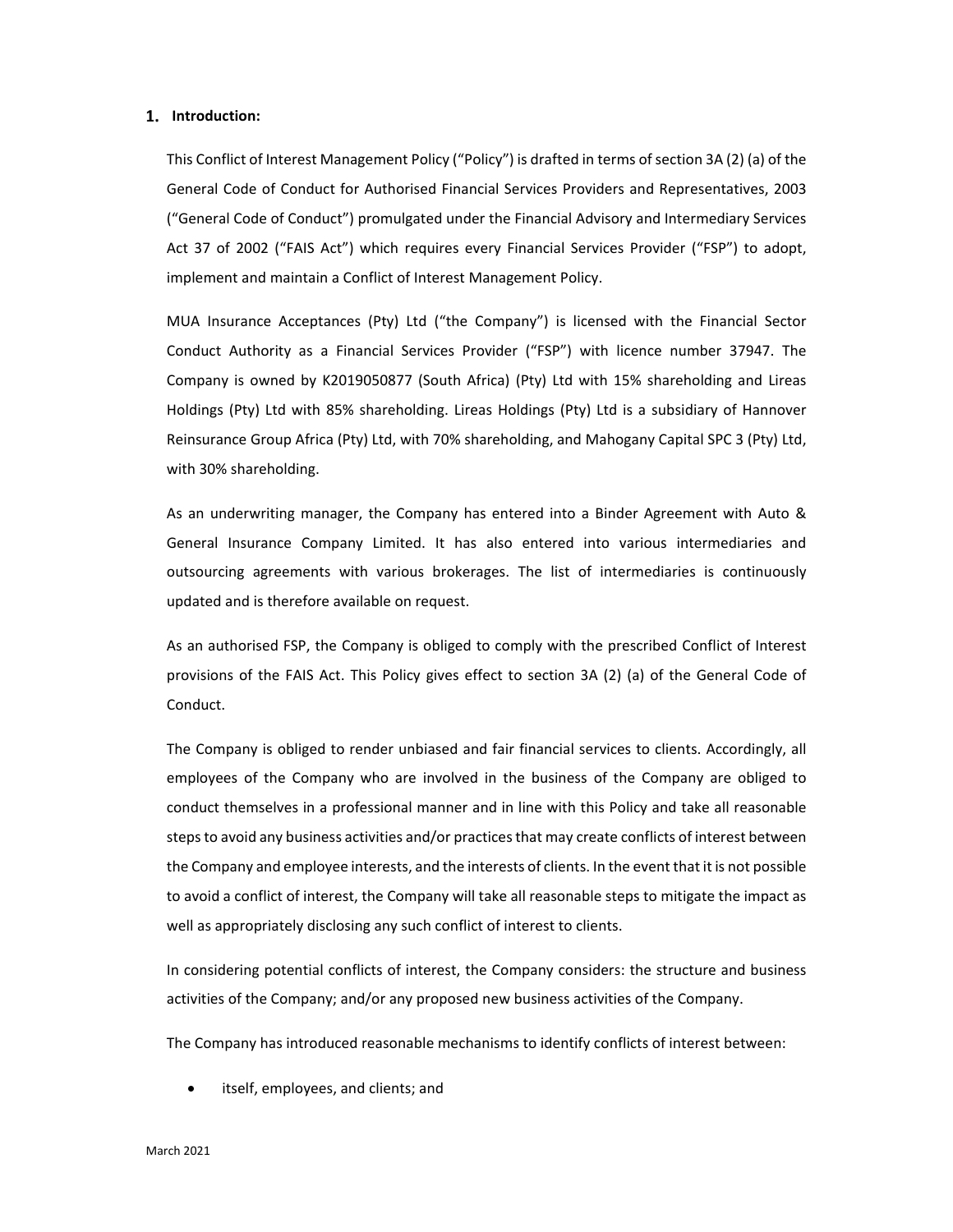between different clients.

# **Definitions**

The following terms are defined for ease of reference and in terms of the meaning afforded to the said terms by the FAIS Act as follows: ‐

# 2.1. **"associate"‐** means:

- A natural person (spouse, life partner or civil union partner, a child (including a stepchild, child born out of wedlock and an adopted child), a parent or stepparent and any person legally responsible for that person).
- Juristic persons the Company, all subsidiaries, holding companies and group subsidiaries and other juristic persons and group holding companies and group subsidiaries.
- Persons directing or instructing any type of juristic person; and
- Trusts controlled and administered by the person.
- 2.2. **"conflict of interest"** Any situation in which the Company or any of its employees and representatives may have an actual or potential interest that may, in rendering a financial service to a client –
	- Influence the objective exercise of the Company's obligations to a client, or
	- Prevent the Company from rendering an unbiased and fair financial service, or from acting in the interest of the client., including but not limited to financial interest, ownership interest and any relationship with a third party
- 2.3. **"distribution channel" ‐** means:
	- any arrangement between a product supplier or any of its associates and one or more providers or any of its associates in terms of which arrangement any support or service is provided to the provider or providers in rendering a financial service to a client.
	- any arrangement between two or more providers or any of their associates, which arrangement facilitates, supports, or enhances a relationship between the provider or providers and a product supplier.
	- any arrangement between two or more product suppliers or any of their associates, which arrangement facilitates, supports, or enhances a relationship between a provider or providers and a product supplier.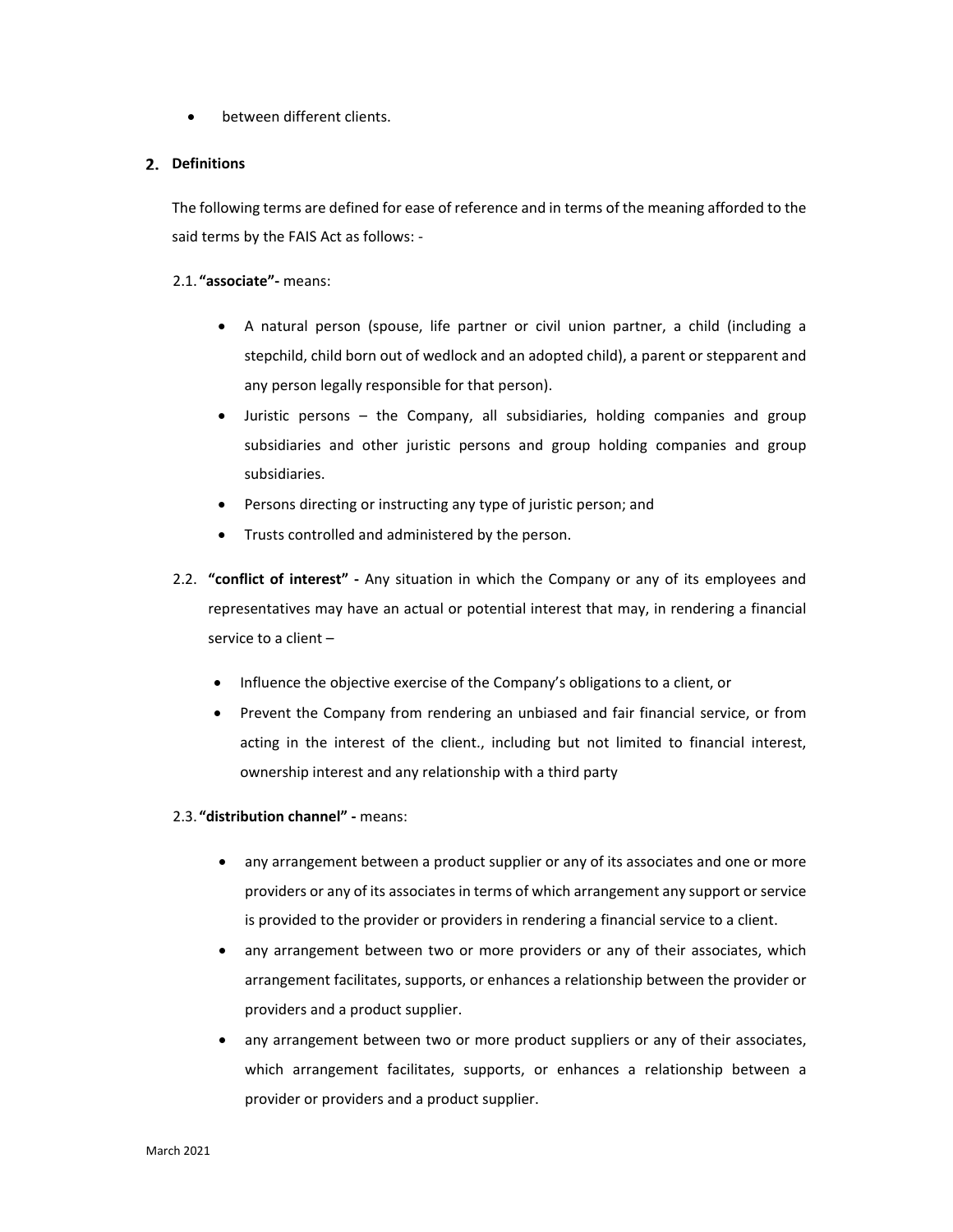2.4. **"financial interest" ‐** means any cash, cash equivalent, voucher, gift, service, advantage, benefit, discount, domestic or foreign travel, hospitality, accommodation, sponsorship, other incentive, or valuable consideration,

Other than

- An ownership interest; or
- Training, that is not exclusively available to a select group of providers on
	- **PEDIMENA FIGHT PRODUCTS** relating to those products,
	- **EXE** general financial and industry information,
	- specialised technological systems of a third party necessary for the rendering of a financial service,
	- but excluding travel and accommodation, associated with that training.
- 2.5. **"financial service"‐**  means any service contemplated in functions set out under the definition of "financial services provider", including any category of such services.
- 2.6. **"financial services provider"**  means any person, other than a representative, who as a regular feature of the business ‐
	- furnishes advice; or
	- furnishes advice and renders any intermediary service; or
	- renders an intermediary service.
- 2.7. **"governing body"** means a person or a body of persons, whether elected or not, that manages, controls, formulates the policy and strategy of the insurer or controlling company, directs its affairs or has the authority to exercise the powers and perform the functions of the insurer or controlling company.
- 2.8. **"interest"** includes but is not limited to a financial interest, ownership interest or any relationship with a third party.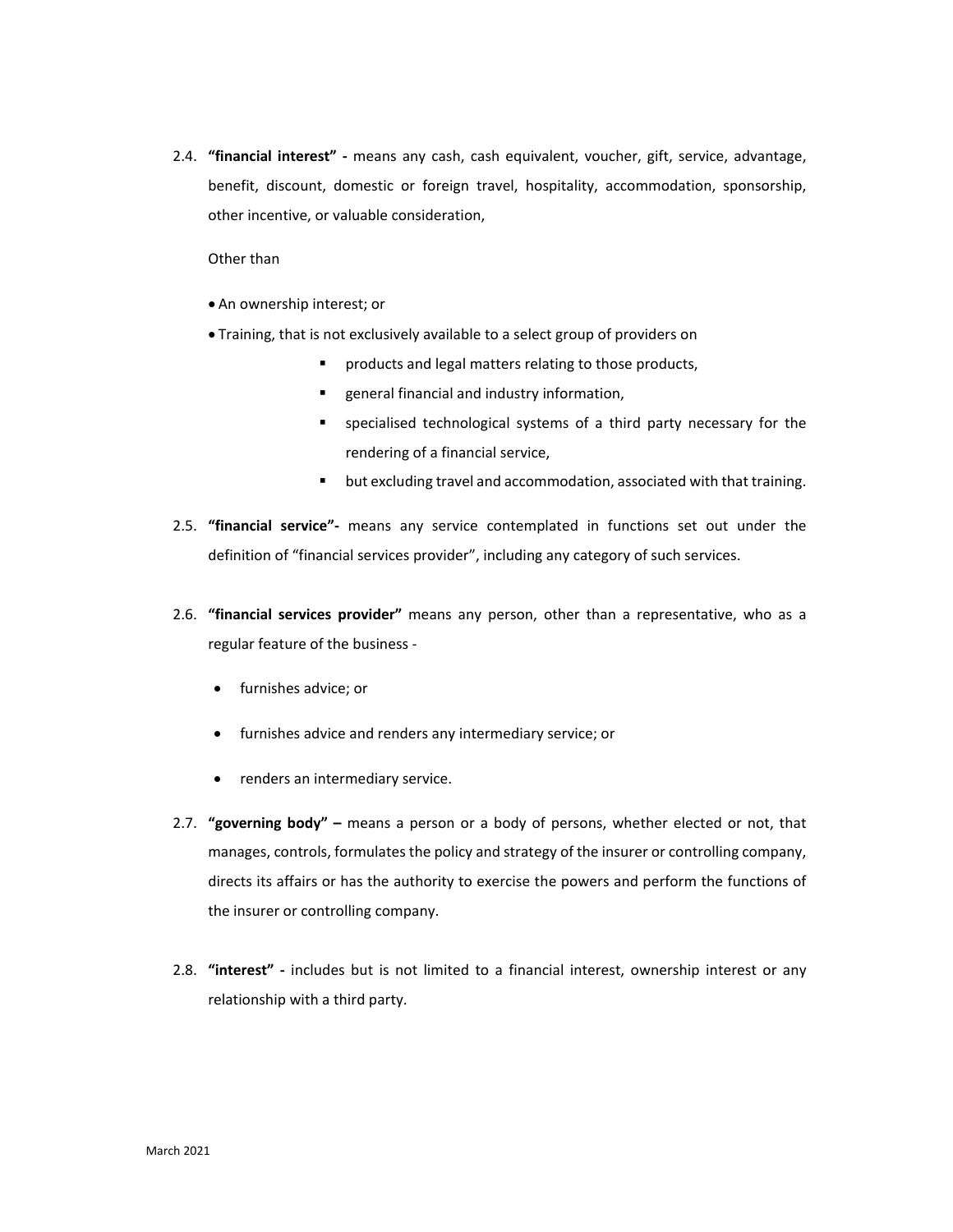- 2.9. **"immaterial financial interest"** ‐ means any financial interest with a determinable monetary value, the aggregate of which does not exceed R1000.00 in any calendar year from the same third party in that calendar year received by ‐
	- A provider who is a sole proprietor
	- A representative for that representative's direct benefit; or
	- A provider, who for its benefit or that of some or all its representatives, aggregates the immaterial financial interest paid to its representatives.
- 2.10. **"key individual"**, in relation to an authorised financial services provider, or a representative, carrying on business as ‐
	- a corporate or unincorporated body, a trust or a partnership, means any natural person responsible for managing or overseeing, either alone or together with other responsible persons, the activities of the body, trust or partnership relating to the rendering of any financial service; or
	- a corporate body or trust consisting of only one natural person as member, director, shareholder or trustee, means any such a natural person.
- 2.11. "**ownership interest**" ‐ means any equity or proprietary interest for which the fair value was paid by the owner at the time of acquisition, other than equity or a proprietary interest held as an approved nominee on behalf of another person. It includes any dividend, profit share or other benefit derived from that equity or ownership interest.
- 2.12. "**product supplier**" means any person who issues a financial product.
- 2.13. **"representative"** means any person, including a person employed or mandated by such first-mentioned person, who renders a financial service to a client for or on behalf of a financial services provider, in terms of conditions of employment or any other mandate. It excludes a person rendering clerical, technical, administrative, legal, accounting, or other service in a subsidiary or subordinate capacity, which service‐
	- does not require judgment on the part of the latter person; or
	- does not lead a client to any specific transaction in respect of a financial product in response to general enquiries.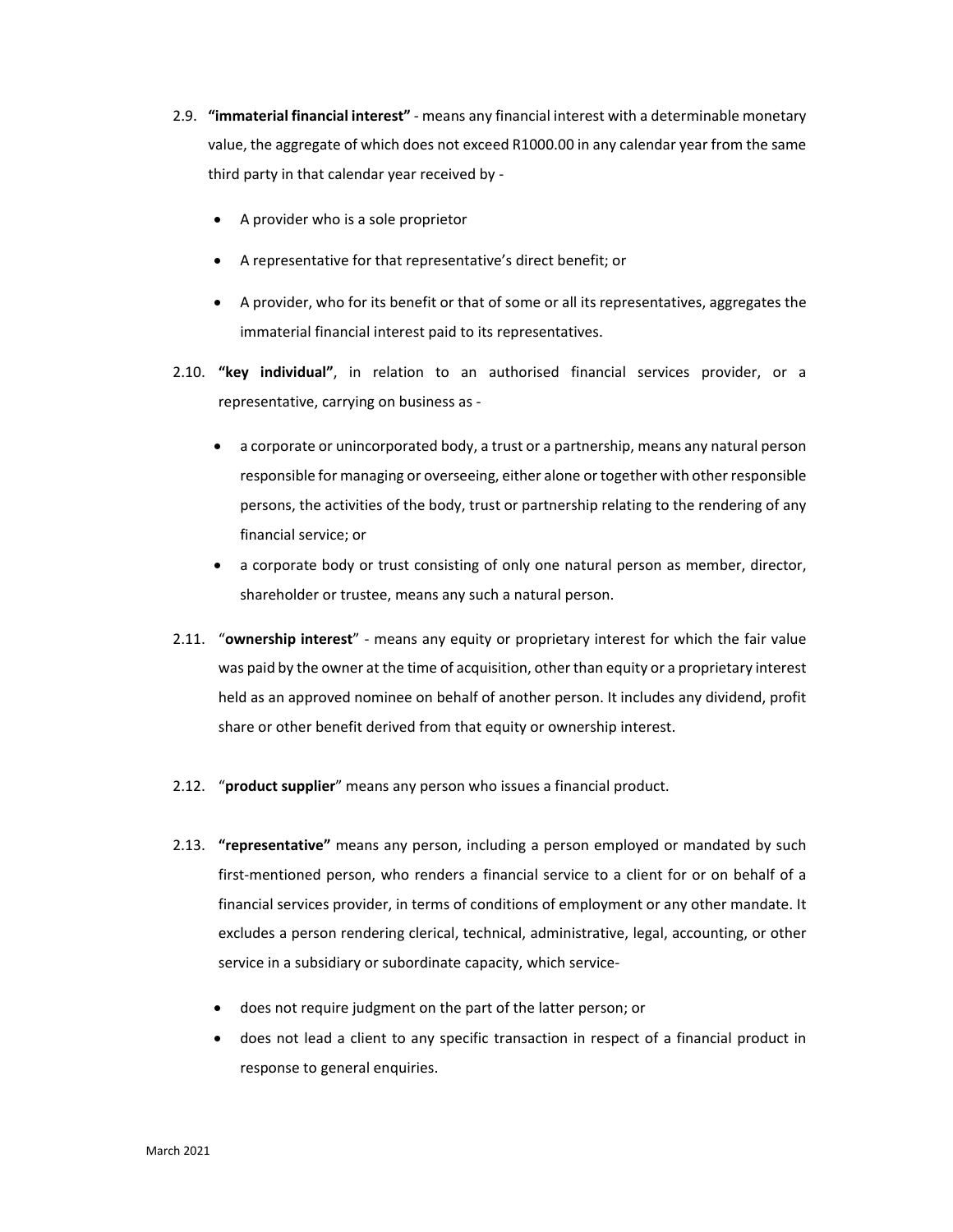- 2.14. **"sign‐on bonus"‐** means any financial interest offered or received directly or indirectly, upfront or deferred, and with or without conditions, as an incentive to become a provider, and a financial interest includes but is not limited to:
	- compensation for the potential or actual loss of any benefit including any form of income, or part thereof, or
	- cost associated with the provider's business or operations, including the sourcing of business, relating to the rendering of financial services; or
	- a loan, advance, credit facility or any other similar arrangement.
- 2.15. "third party" includes: product suppliers, another provider, associates of product suppliers and providers and distribution channels.

# **Purpose of this Policy**

- 3.1. The purpose of this Conflict of Interest Management Policy is primarily to provide mechanisms for the identification and management of Conflicts of Interest that may arise in the rendering of financial services to clients.
- 3.2. It further seeks to adopt measures to avoid any conflict of, identify the existence of any conflict of interest, and to disclose the existence of a conflict of interest. Further, it seeks to set out the process, procedures and internal controls to facilitate compliance with the Policy as well as to highlight the consequences of non-compliance with the Policy by the Company's employees and representatives.

## **Guideline**

- 4.1. This Policy is by no means an exhaustive analysis addressing every conflict of interest situation that might arise. The Policy provides a guide as to what constitutes a conflict of interest, the processes and procedures that are in place in order to facilitate compliance and, the consequences of non‐compliance.
- 4.2. The Policy is intended to assist employees in making the right decisions when confronted with potential conflict of interest issues.

# **Leadership**

5.1. The the Company's Governing body oversees the business of the Company including compliance with all applicable legislation, and this Policy.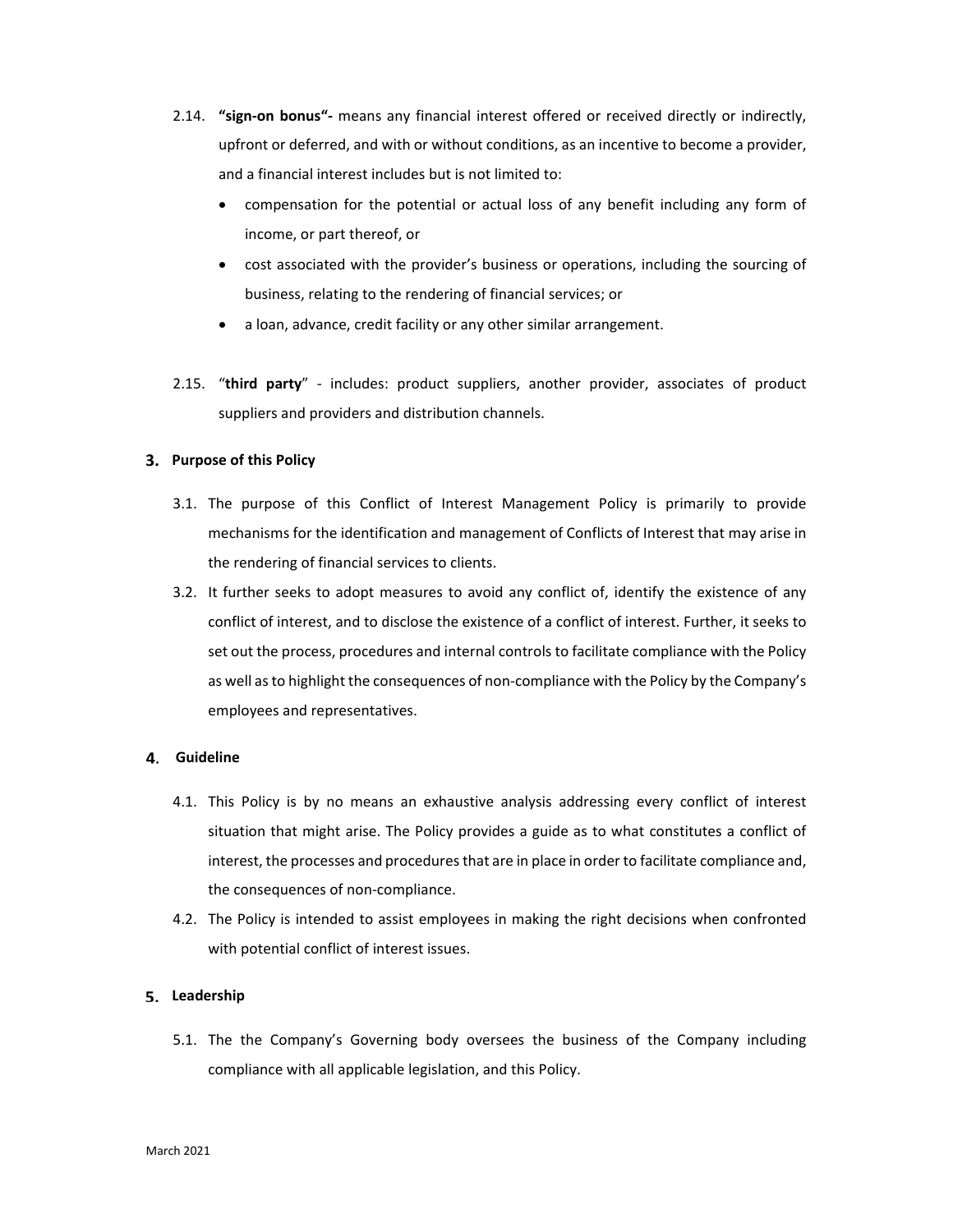- 5.2. Management plays a key role in the application of this Policy and are expected to demonstrate their personal commitment to this Policy and ensure the compliance by employees.
- 5.3. Management is obliged to maintain a workplace environment that nurtures and ensures compliance with this Policy.

# **Application of Policies**

- 6.1. All directors, officers, employees, representatives, associates, brokers and consultants of the Company are required to comply with this Policy.
- 6.2.The Policy applies to the Company's subsidiaries, including but not limited to the following entities:
	- Lireas Holdings (Pty) Ltd
	- Hannover Reinsurance Group Africa (Pty) Ltd
	- Mahogany Capital SPC 3 (Pty) Ltd
	- K2019050877 (South Africa) (Pty) Ltd
	- Auto and General Insurance Company Limited (FSP)

# 7. **Guiding Principle and Treating Customers Fairly**

- 7.1 The guiding principles of this Policy are that the Company and its representatives must, when rendering financial services, act honestly, fairly, with due care, skill and diligence.
- 7.2 There must, always, be a regard to fair outcomes for customers, the interest of the clients and the integrity of the Company as well as that of the financial services industry.
- 7.3 Representatives of the Company are discouraged from engaging in situations that will give rise to an actual or potential conflict of interest situation and must immediately report such situations.

## 8. **What is allowed under the management of Conflict of Interest**

- 8.1.An FSP or its representatives may only receive or offer the following:
	- 8.1.1. Commission authorised under the Short‐Term Insurance Act.
	- 8.1.2. Fees authorised under the Short‐Term Insurance Act.
	- 8.1.3. Fees for rendering financial services which is not remunerated as set out in clause 9.2 where the amount, frequency, payment method and receipt of those fees and details of the services that are to be provided by the FSP or its representatives in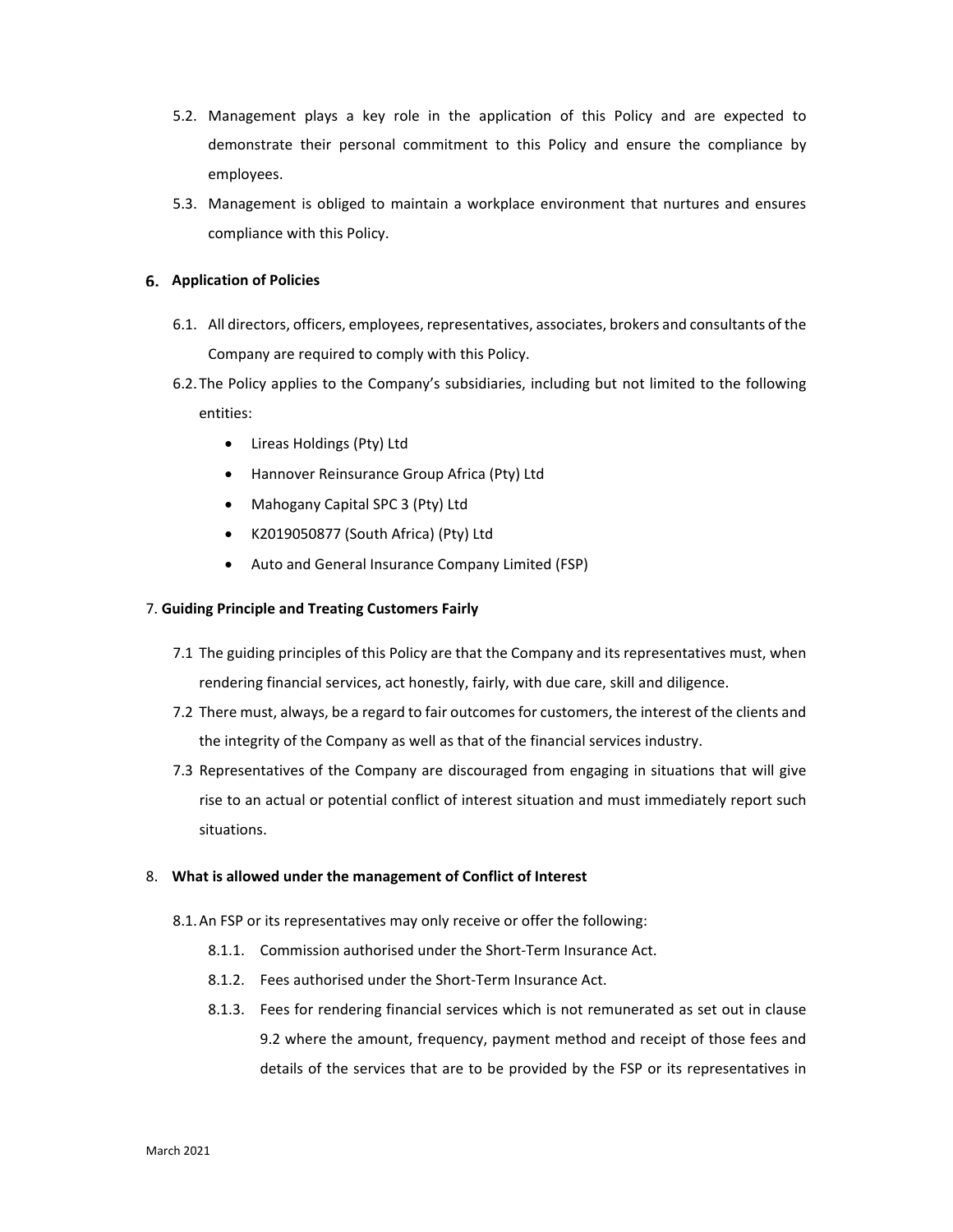exchange for the fees are specifically agreed to by a client, in writing, and which may be stopped at the discretion of that client.

- 8.1.4. Fees or remuneration for rendering of a service to a third party, or a distribution channel (such as an arrangement between a product supplier or any of its associates and one or more providers and any of its associates).
- 8.1.5. Subject to any other law, an immaterial financial interest.
- 8.1.6. A financial interest for which a consideration, fair value or remuneration that is reasonably commensurate to the value of the financial interest is paid by the provider or Representative at the time of receipt.
- 8.1.7. An FSP/representative can spend up to a maximum of R1000. 00, per calendar year, per FSP and/or a representative. One is obliged to maintain a proper record of any financial interest provided in the form of aConflicts of Interest Register. The register should contain the value and reasons why the financial interest was given or received and kept in a format that is easily assessible. The duly designated personnel who maintains the Interest register is responsible for updating and keeping the Conflicts of Interest Register safe. Representative(s) who want to access the Conflicts of Interest Register must request it from the Legal and Compliance Manager or Administrator.
- 8.2. An FSP or its representatives may only receive or offer the financial interests referred to in clause 9.1.2, 9.1.3 and 9.1.4 if –
	- 8.2.1. those financial interests are reasonably commensurate with the service being rendered taking into account the nature of the service and the resources, skills and competencies reasonably required to perform it;
	- 8.2.2. the payment of those financial interests does not result in the FSP or representative being remunerated more than once for performing a similar service;
	- 8.2.3. any actual or potential conflicts between the interests of clients and the interests of the person receiving the financial interests are effectively mitigated; and
	- 8.2.4. the payment of those financial interests does not impede the delivery of fair outcomes to clients.
- 8.3. The purpose of business gifts and entertainment in commercial settings is to create goodwill and nurture sound working relationships, rather than to gain any unfair advantage with customers and or the Company clients. Reasonable business entertainment and customer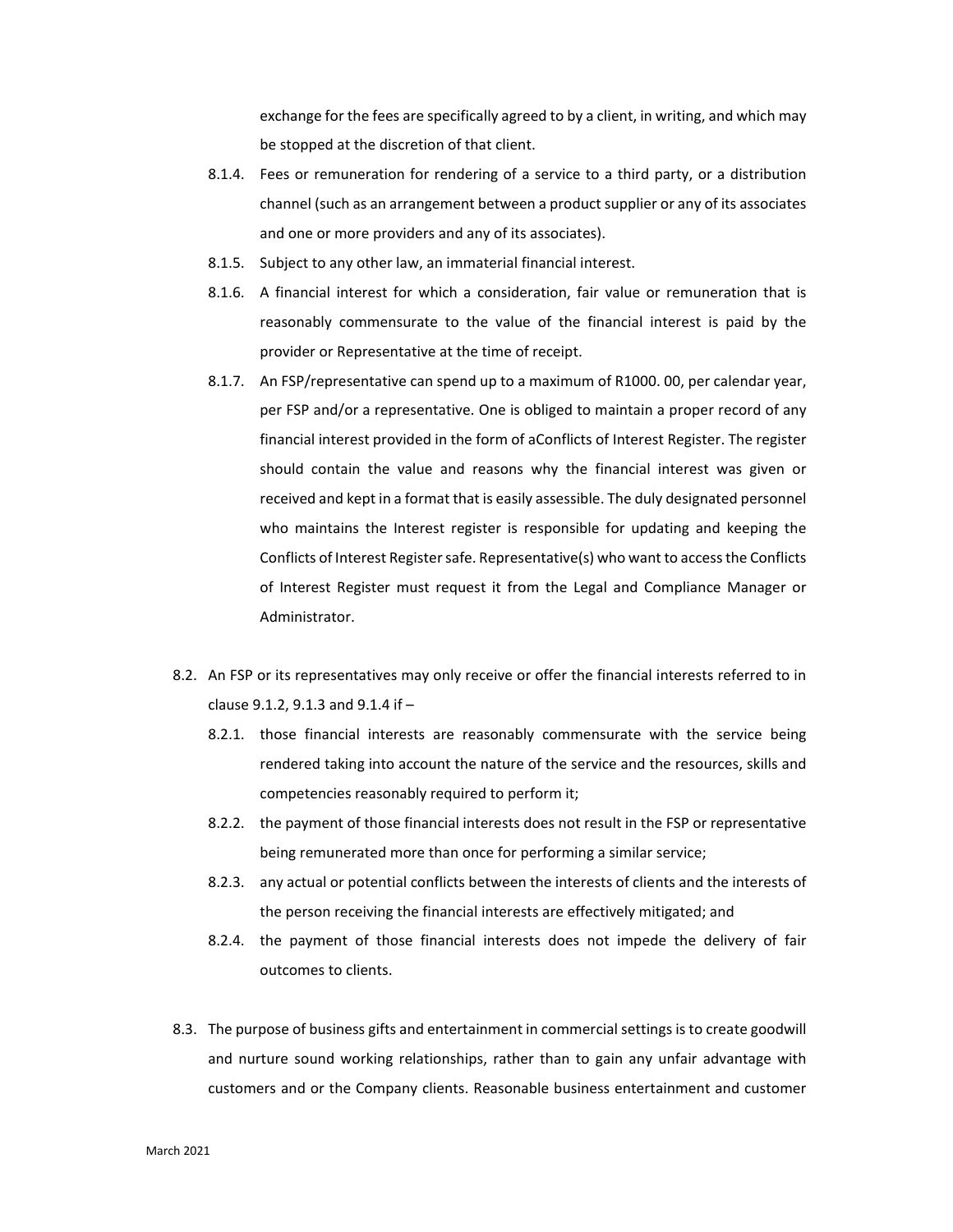gifts of immaterial financial interest are permitted, including promotional events, provided that the offer is consistent with usual business practice and cannot be viewed as a bribe or a payoff and certainly cannot be in violation of this Policy.

8.4. Any other forms of commissions, incentives and remuneration must be presented to the Legal and Compliance Manager for approval prior to its implementation.

#### 9. **Sign‐on Bonus**

9.1. 9.1 The Company does not engage in the practice of offering FSPs and representatives signon bonuses as an incentive to render financial services on its behalf. The FAIS Act prohibits the offering of a sign-on bonus to any person other than to a new entrant (a person who has never been authorised as an FSP or appointed as a representative by any FSP).

## 10. **Consequences of non‐compliance with this Policy**

- 10.1. 10.1 Company employees are obliged to report every suspected or actual transgression of this Policy to the Company during the monthly monitoring process. All employees should avoid any situation that may create or appear to create a situation which could be deemed a conflict of interest as, once there is a conflict of interest, employees may find it difficult to perform their duties and/or carry on with their work responsibilities impartially.
- 10.2. A violation of this Policy is a serious matter that could cause harm to the Company and could result in disadvantaging certain of the Company's clients.
- 10.3. Any employee, of the Company, who fails to comply with this Policy or avoids compliance through any means, will be regarded as having breached his/her employment contract. This will potentially render the individual liable to the appropriate disciplinary proceedings in terms of the FAIS Act and Company's Disciplinary Code which may result in the termination of their employment with the Company.

#### 11. **Amendments to this Policy:**

11.1. The Governing body has adopted this Policy as well as the policies relating to the identified categories of potential Conflicts of Interest. The Governing body, without prior notice to or having been in consultation or reaching agreement with any FSP or its representative, may amend this Policy. Material amendments that are made to this Policy shall be made available to all employees on the relevant platforms.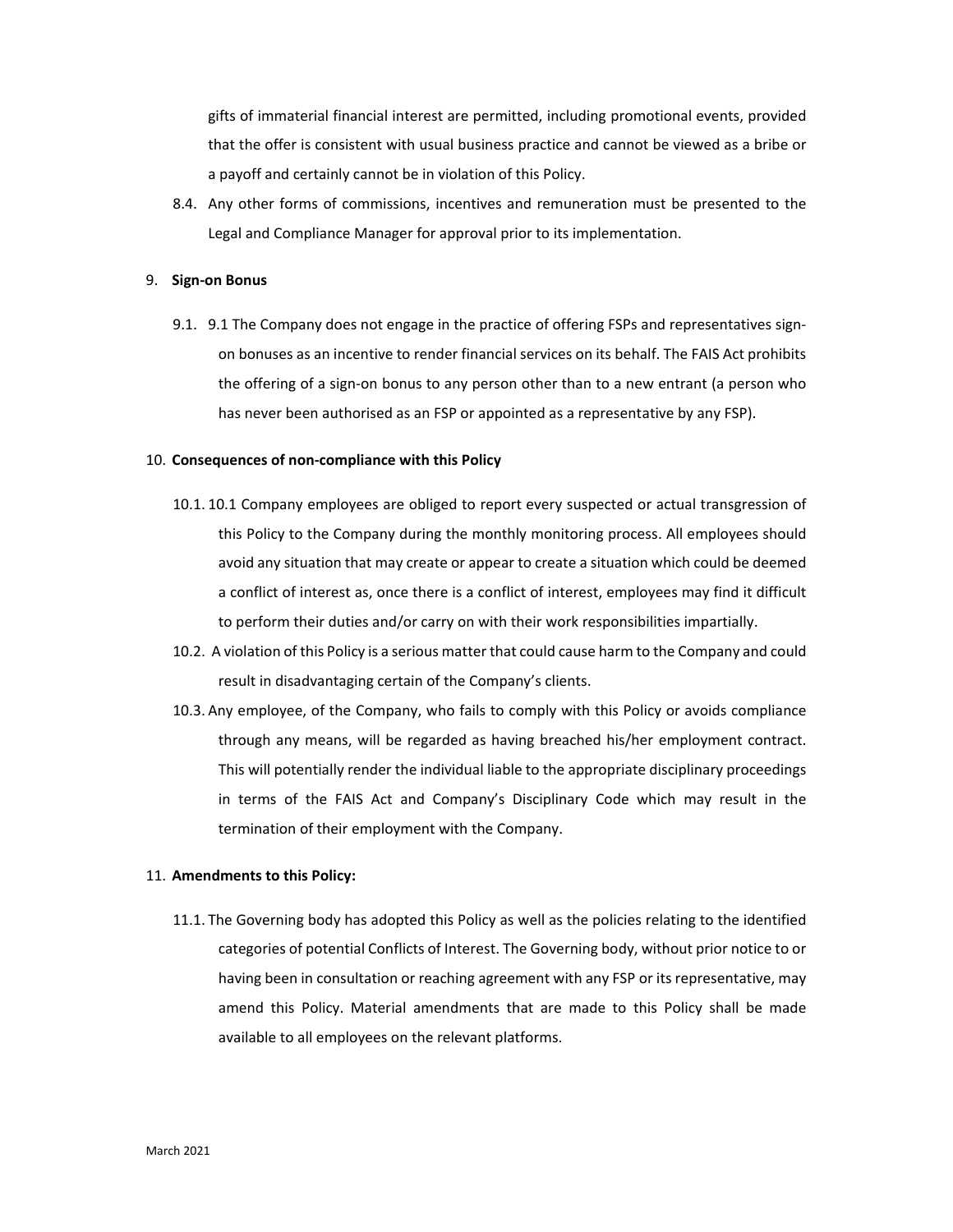11.2. This Policy will be reviewed on an annual basis or as required from time to time; and where necessary, updated to ensure that the provisions remain sufficient to identify, assess, evaluate and mitigate Conflicts of Interest.

#### 12. **Measures aimed at identifying Conflict of Interest:**

- 12.1. It is the responsibility of all employees of the Company to maintain the good name and standing of the Company by conducting themselves professionally and in accordance with all rules, regulations and legislation which govern the conduct of the Company.
- 12.2. Compliance with all rules, regulations and legislation is the individual responsibility of each employee. Each employee must accept personal responsibility for behaving correctly and in accordance with this Policy. Likewise, each employee is obliged to avoid or prevent any actions that are contrary to the content of this Policy and which could cause any harm to the Company as a result.
- 12.3. Set out below are various ways in which the Company can identify any conflict of interest:
	- 12.3.1. use of the Company's declaration of interest register will provide information on conflict of interest.
	- 12.3.2. monitoring the Conflict of Interest declaration register, annually.
	- 12.3.3. regular monitoring of commissions. incentives and fees that are paid /received by business units and independent brokerages.
	- 12.3.4. monitoring of gifts/financial interest offered or received by the Company on a continual basis.
- 12.4. The above is not an exhaustive list of how to identify the existence of a conflict of interest. Annexure A lists practical examples of the application of conflict of interest.
- 12.5. If you're unsure what constitutes a conflict of interest, an email can be sent to the Legal and Compliance Manager for assistance and guidance.

# 13. **Disclosure**

13.1. The Company must make appropriate disclosures to third parties including clients, as part of its arrangement to manage conflicts of interest. It is acknowledged that while disclosure alone will often not be enough, disclosure must be treated as an integral part of managing conflicts of interest. The Company is therefore committed to ensure that clients are adequately informed about any conflicts of interest that may affect the provision of financial services to them where applicable.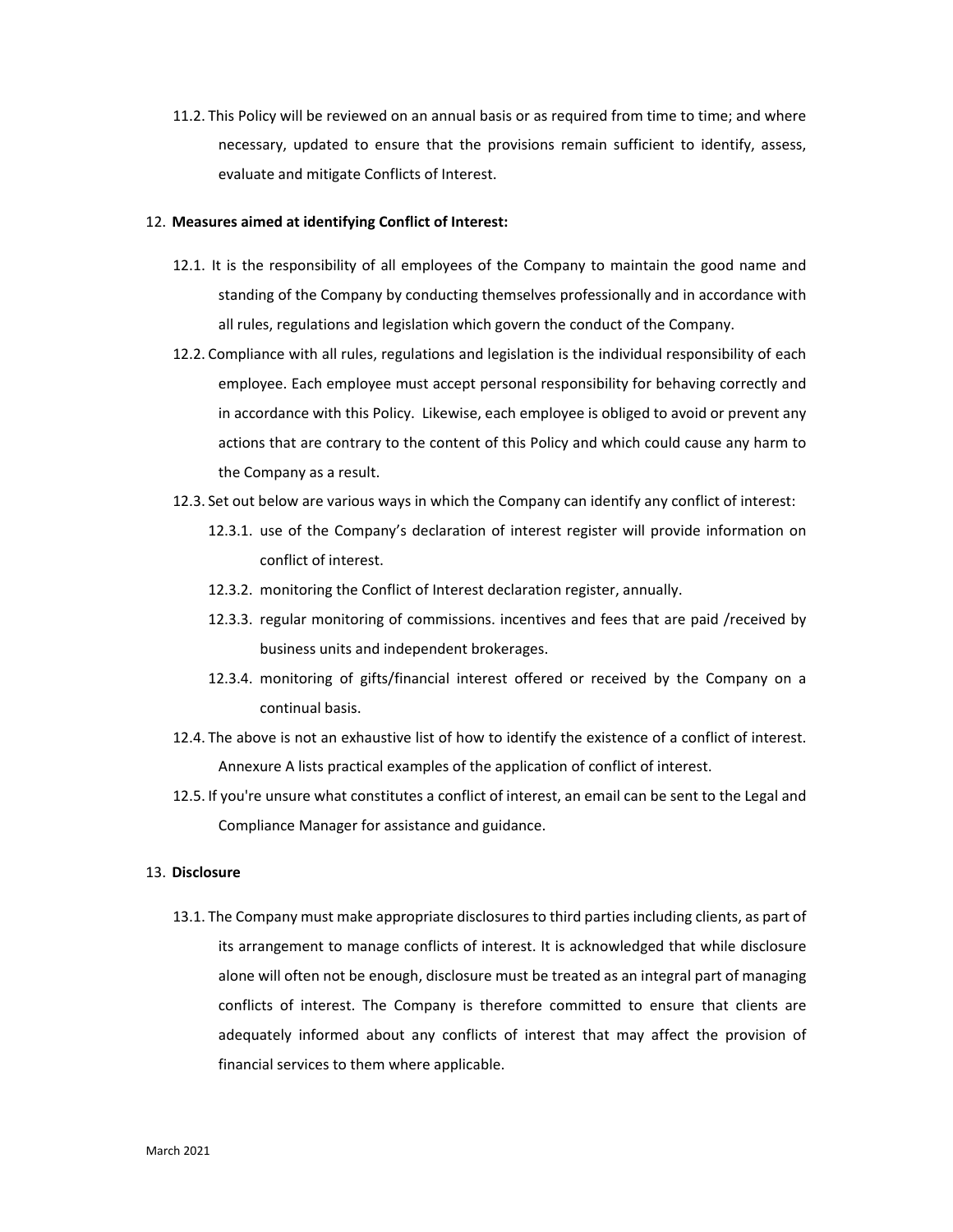- 13.2. A clearly identified conflict of interest will not necessarily cause the provision of financial advice to a client to be significantly compromised, it should nonetheless be disclosed to the client. The client must be afforded the opportunity to decide for him/herself whether the conflict of interest is significant and to what extent he/she will rely on the advice or intermediary service.
- 13.3. On the discovery and identification of a conflict of interest, and the subsequent determination of its unavoidability, the following disclosure processes will be implemented on behalf of the client:
- 13.4. Full disclosure of the actual or potential conflict of interest must be made to the client at the earliest reasonable opportunity.
	- 13.4.1. The disclosure must be made before or during the rendering of financial services. In any other cases, the disclosure must be made at any time that allows the client reasonable time to assess its effect.
	- 13.4.2. The disclosure must be formulated in such a way as to be considered prominent, specific and meaningful to the client.
	- 13.4.3. The disclosure must be made in such a way as to allow the client to make an informed decision as to whether to continue with the financial services.
	- 13.4.4. The disclosure must indicate the nature of the relationship or arrangement with a third party that gives rise to the conflict of interest.
	- 13.4.5. The disclosure must indicate whether the conflict of interest is based on a financial and/or ownership interest.
	- 13.4.6. The disclosure must indicate any ownership interest held with a product supplier in accordance with section 4(1)(d) of the General Code of Conduct.
	- 13.4.7. Where the disclosure is provided orally, the disclosure must be confirmed in writing within 30 days of such said disclosure.
	- 13.4.8. The written disclosure must be communicated by hardcopy or any appropriate electronic medium that is accurately and readily reducible to written or printed form.
	- 13.4.9. The written confirmation of the disclosure must be provided by means of standard forms or format, in a clear and readable print size, spacing and format.
	- 13.4.10 The reasons for the conflict of interest's unavoidability must be made available to the client on request.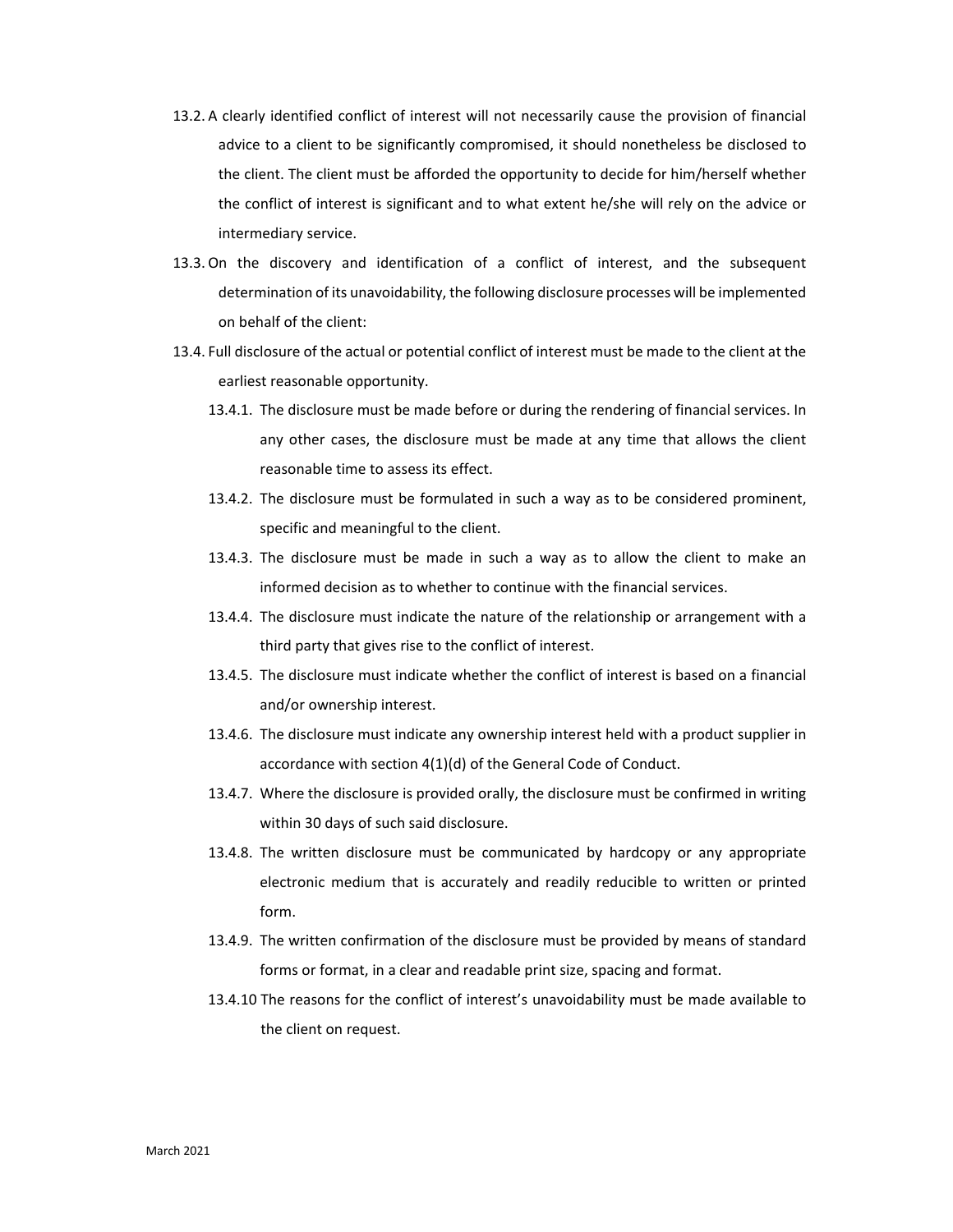#### 14. **Process, procedures and internal controls aimed at facilitating compliance:**

- 14.1. All employees must know and understand the Conflict of Interest Management Policy as well as the policies relating to the identified categories of potential conflicts of interests. Appropriate training will be provided to all employees on a periodic basis.
- 14.2. The Company shall be responsible for the training of all employees within the various business units of the Company on this Conflict of Interest Management Policy. They will be supported, where necessary, by the Company's Compliance Officer. The relevant legislative provisions will be highlighted during training, ad hoc communications and educational material will be used to highlight the awareness and the importance of compliance with this Policy.
- 14.3. If any employee at any level within the Company is in any doubt as to whether a particular conduct amounts to a conflict of interest or not, that employee must contact his/her immediate manager/supervisor for clarity and guidance.
- 14.4. Should a manager or supervisor be in doubt as to what would be appropriate, he or she must consult the Compliance Officer.
- 15. **Measures aimed at mitigating** conflict **of** interest:
	- 15.1 Company employees should avoid engaging in activities which will result in a conflict of interest. One must not use improper means to; for example, obtain business from a client or third party.
	- 15.2 If Company employees realise that there is a potential or actual conflict of interest, the employee must, timeously and fully disclose any such potential or actual existence of a conflict to the Company by reporting same to their immediate superior. This will enable the Company to decide whether to engage with the employee/transgressor in question.
	- 15.3 Company employees who are faced by a conflict of interest situation which is unavoidable, must ensure that the necessary disclosures are made to the client and that the client's best interests are prioritised.
	- 15.4 Should any employee not be certain about an intended transaction of theirs being a possible transgression of this Policy, the employee must approach their immediate superior; and send an email to the Legal and Compliance Manager for assistance.
	- 15.5 The Company may not offer any financial interest to its representatives:
		- 15.5.1that is determined with reference to the quantity of business secured for the Company without also giving due regard to the delivery of fair outcomes for clients;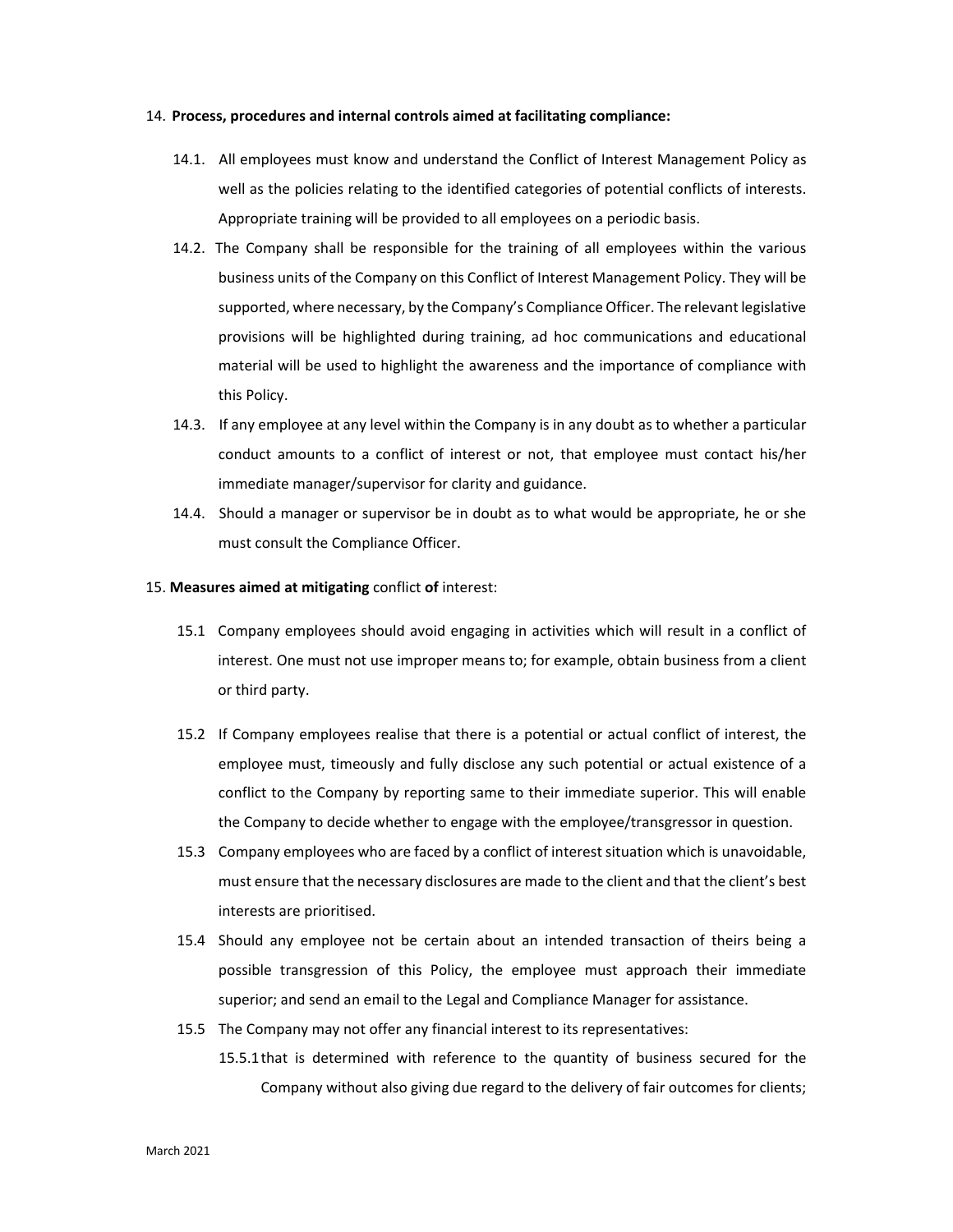- 15.5.2For purposes of clause 14.5.1 the Company must be able to demonstrate that the determination of and the entitlement to the financial interest takes into account measurable indictors relating to the achievement of minimum service level standards in respect of clients, delivery of fair outcomes for clients, and quality of the representative's compliance with the Act as agreed between the Company and the representative, and that sufficient weight is attached to such indicators to materially mitigate the risk of the representative giving preference to the quantity of business secured for the Company over the fair treatment of clients;
- 15.5.3 for giving preference to a specific product supplier, where a representative may recommend more than one product supplier to client or
- 15.5.4 for giving preference to a specific product of a product supplier, where a representative may recommend more than one product supplier to a client.
- 15.6 The above aims to ensure that, clients are treated fairly and are fully protected from undue and uncompetitive behaviour by product suppliers and /or their representatives. The ultimate objective is to ensure that the best possible financial services are always rendered to clients.
- 15.7 Depending on the severity of non-compliance on the part of representatives, the following actions can be taken:
	- 15.7.1Written warning.
	- 15.7.2Training can be recommended.
	- 15.7.3Coaching.
	- 15.7.4Dismissal; or
	- 15.7.5Penalty in the form of a deduction of commission earned by the Representative.
- 15.8 In situations where it is "impossible" to avoid a conflict of interest, business unit manager(s) must, when called upon to do so, advance reasons as to why they failed to adhere to this Policy and to take measures to mitigate any conflict of interest.
- 15.9 Please see attached, a document marked **Annexure "B"** which illustrates the identification of conflict of interest.

## **16 Publication and reporting**

16.2 This Policy is available on the Company's website The Compliance department will report on accessibility, implementation, monitoring and compliance of this Policy.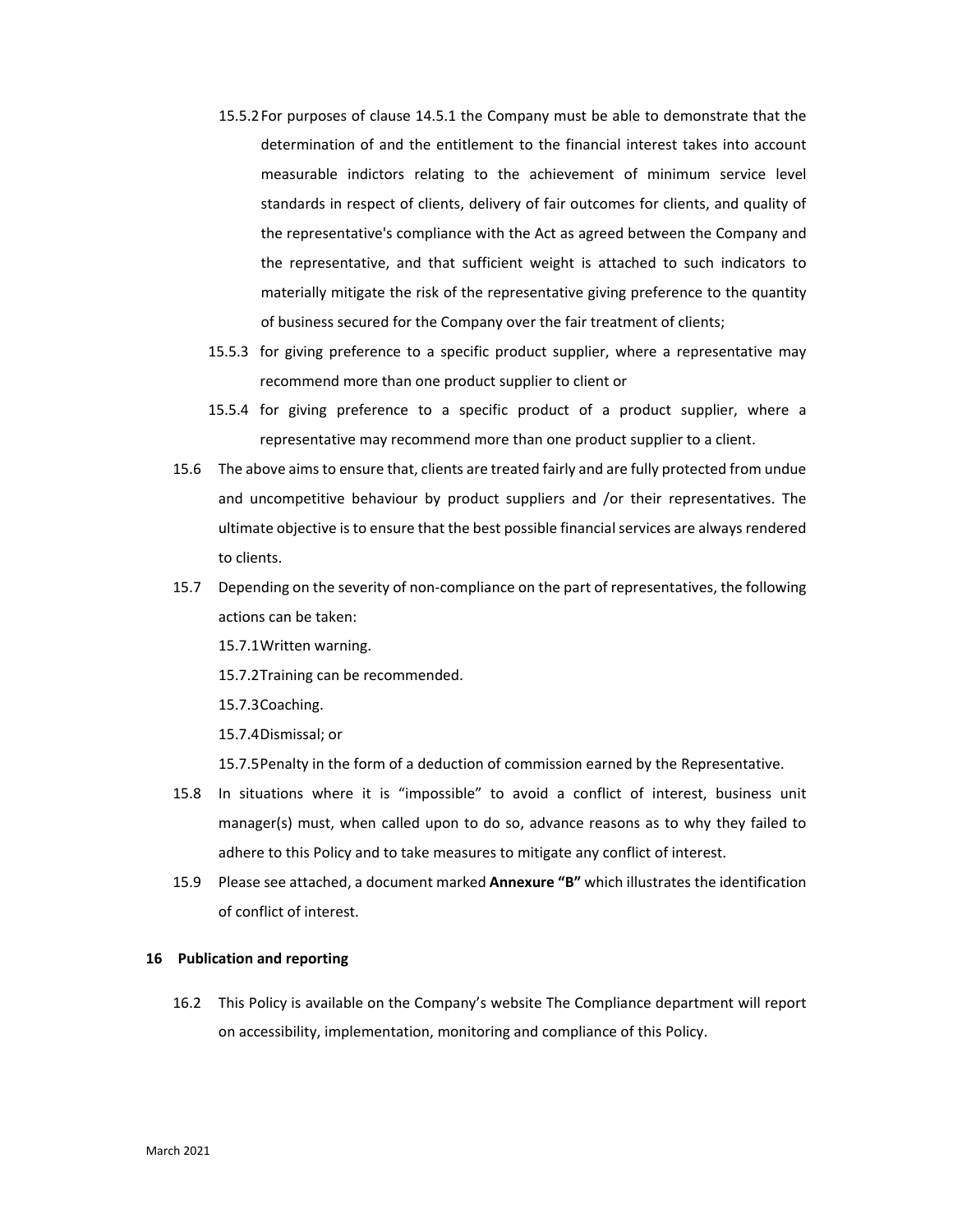# **17 Management of Conflict of Interest**

This Policy forms part of the risk management framework of the Company. The Compliance Officer is responsible for the maintenance of this Policy to ensure that the policy remains relevant and appropriate to meet the statutory requirements. All queries regarding this Policy can be directed to the Compliance Officer.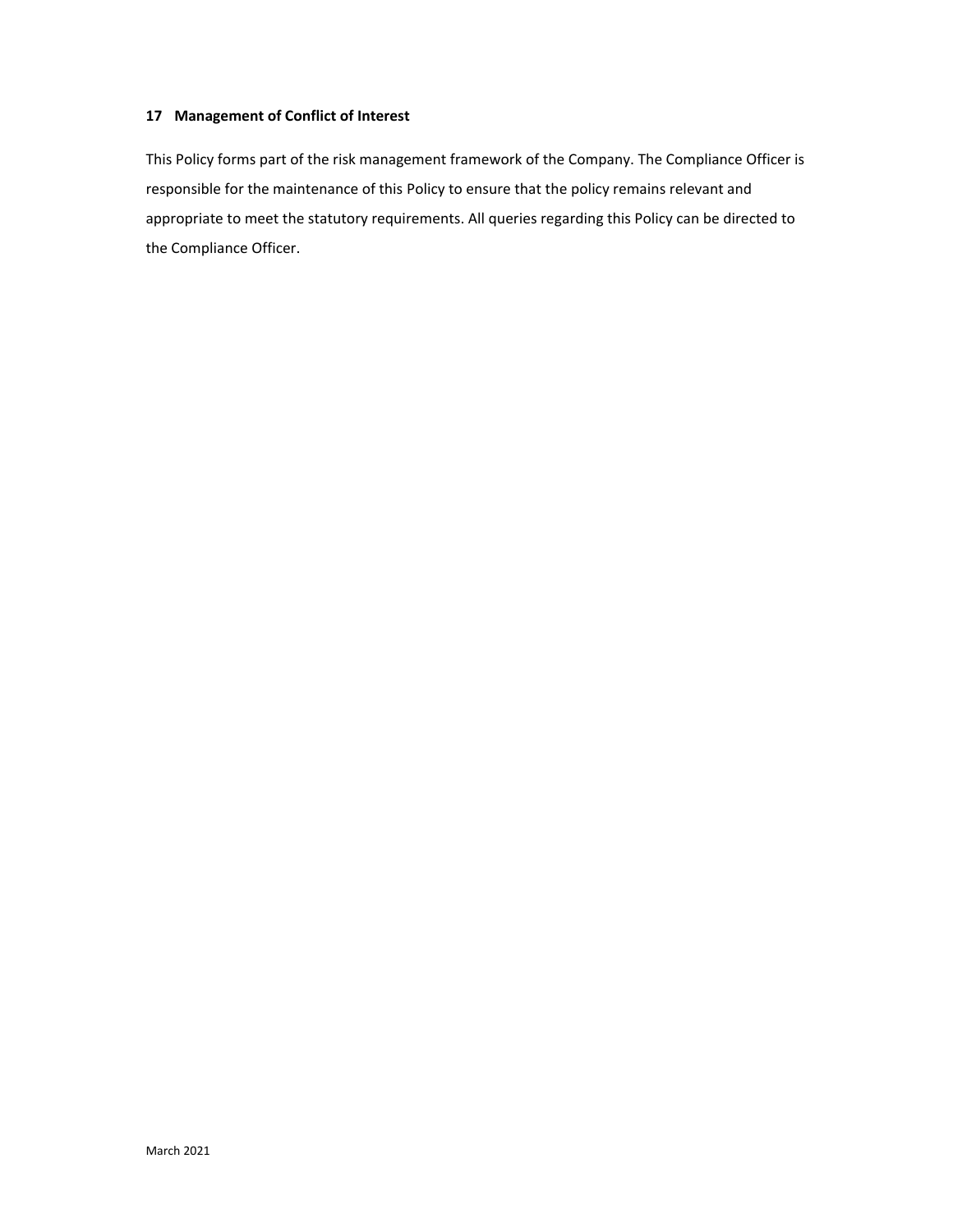# **Annexure "A"**

Practical examples on the application of potential conflicts of interest:

- 1. A representative who is given a gift voucher, cooler bag and holiday voucher from an FSP or broker, the value aggregating over R1000 in one calendar year.
- 2. A Broker who is given a gift voucher, cooler bag and holiday voucher from the Company, the value aggregating over R1000 in one calendar year.
- 3. A dealer which provides financial services for the Company being paid maximum commission and given gifts over R1000 in a calendar year.
- 4. Incentives being run at Brokers which promotes number sales volumes.

The above is a contravention of the Conflict of Interest Management Policy and must be avoided. The interest received must be disclosed on the interest register.